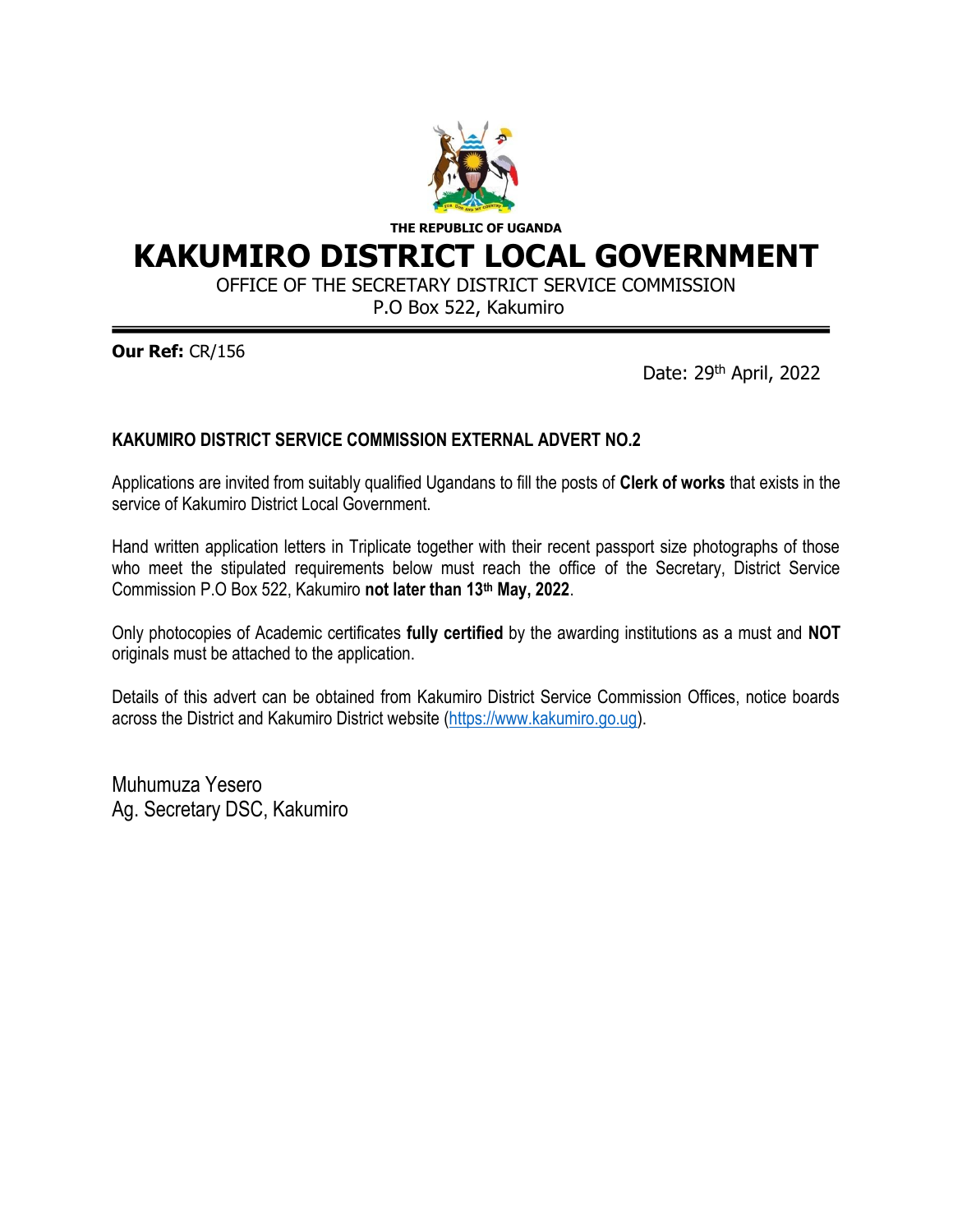**Department:** Works and Technical Services Post : Clerk of Works **No. of Vacancies:** One (01) **Reference:** KDSC/14/2022 **Type of Appointment:** Eight (08) months' contract

### **MINIMUM QUALIFICATION AND WORKING EXPERIENCE**

Ordinary Diploma in Building and Civil Engineering from a recognized institution with at least 5 years' experience of which 3 years in Construction Supervision of similar structures OR Advanced Craft Certificate in Construction with experience of over 10 years.

# **Key Competences**

Computer skills is MS-word, MS-Excel and Internet applications are essential Good interpersonal and communication skills is a requirement Knowledge of local language(s) in the District will be an added advantage.

# **Key Duties of the post/Key Result Areas**

- a. Carry out full time day to day detailed supervision of the construction works at the allocated site(s)
- b. On a day to day basis monitor the contractor's work plan, number of contactors' specified personnel and equipment on site, quality of works, quality of materials, and compliance with the drawings and specifications to ensure adherence to all building codes and Health and safety regulations on behalf of the client.
- c. Ensure that the required standards of quality and accuracy of work and materials are maintained, including taking samples of materials, concrete slumps tests, concrete test cubes, e.t.c by expeditiously and carefully reviewing testy procedures of the contractors.
- d. Check the drawings for any obvious errors in dimensions and detail and compare with specifications for discrepancies
- e. At the commencement of the contract, check grid levels of the site with the contractor.
- f. Check all setting out and site levels.
- g. Examine the contractors' progress schedule, check and record progress of the work and note any delays with reasons.
- h. Settle Minor Problems of detail arising on site to ensure that the work proceed in an effective, workmanlike and economic manner.
- i. Check all baselines, setting out and levels, check the position, dimensions and plumb of all formwork before concrete is poured and of all structural members, willing, e.t.c.
- j. Check whether any rebates, mortices, holes fixing e.t.c are required in the structure before pouring concrete and check sizes and positions of these items in the framework.